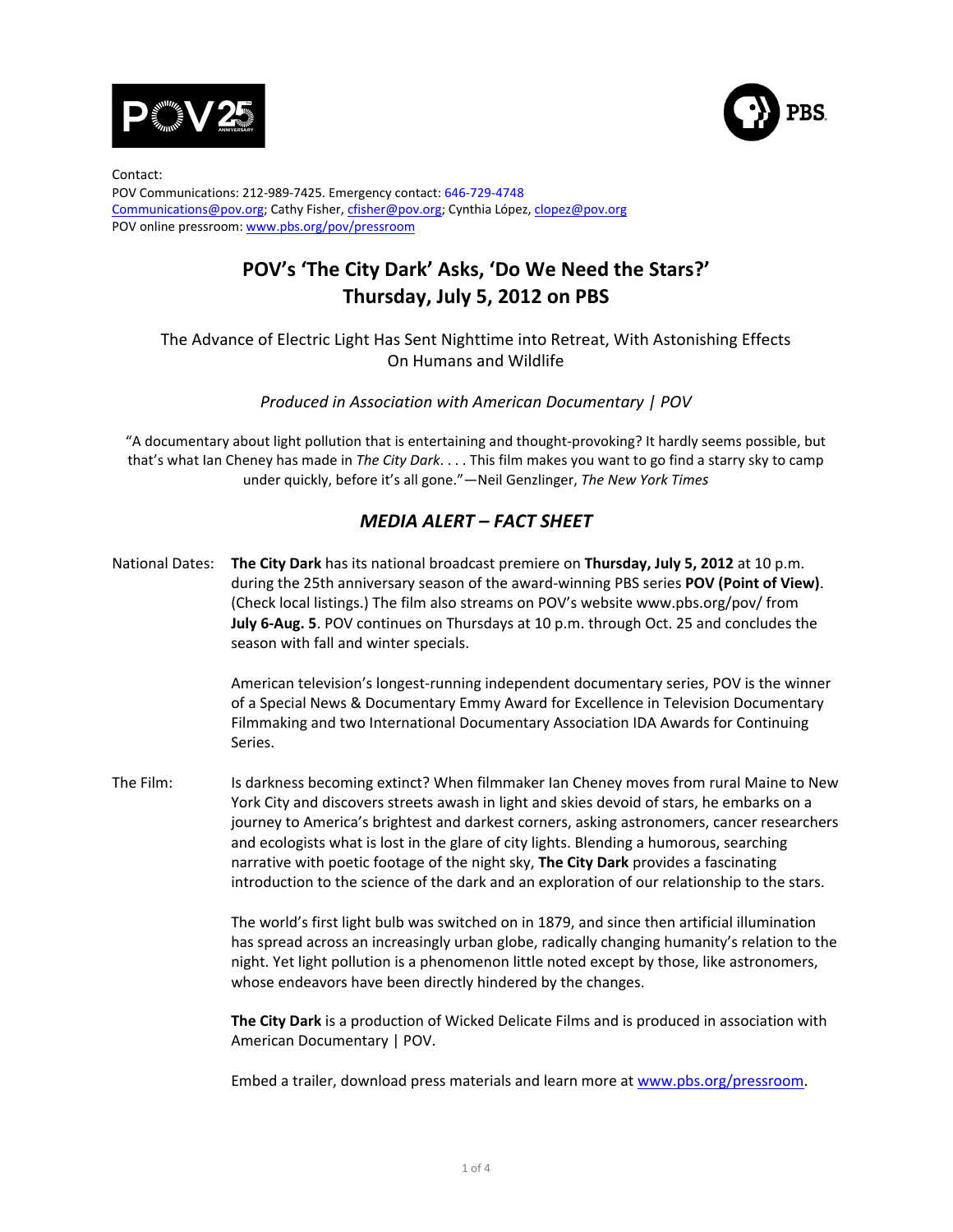People/places: Irve Robbins, a Brooklyn-born astronomer running the last remaining observatory in Staten Island, is a surprising reminder that stars could once be studied in New York City.

> Larry Birnbaum, owner of a vast Hackensack, N.J. warehouse filled with myriad light bulbs, shows off antique bulbs, including an original Edison that still works, and explains that successive generations of bulbs have exponentially increased in brightness.

Astrophysicist Neil deGrasse Tyson describes falling in love with the stars during his first visit to the Hayden Planetarium in Manhattan—noting the irony of being smitten with an artificial night sky while the real sky above his own Bronx neighborhood revealed just a handful of stars.

Suzanne Goldklang worked a night shift selling jewelry on television. Now a breast cancer patient, she is surprised to learn about epidemiologist Richard Stevens' suggestion of a link between persistent exposure to light at night and increased breast cancer risk. Stevens' research shows that female night-shift workers are almost twice as likely as day-shift workers to develop breast cancer.

Criminologist and former policeman Jon Shane goes on a nighttime visit to a well-lit Newark, N.J., park once riddled with crime.

Biologists along the Florida coast have determined that thousands of hatching sea turtles die every year because they confuse the light-polluted horizon of the land with the starlit horizon of the sea.

Sky Village is a dark-sky haven for astronomers in rural Arizona. While the village's denizens come from all walks of life, what draws them together is their need for a dark night sky.

A mountaintop in Mauna Kea, Hawaii, is considered the best site for professional astronomy in the world. Astronomers rely on Pan-STARRS, the world's newest, largest telescopecamera to detect Earth-killing asteroids.

- POV Website: POV's Webby Award-winning website for **The City Dark** www.pbs.org/pov/citydark/ offers a broad range of exclusive online content to enhance the broadcast of The City Dark. Download a discussion guide and other viewing resources, and interact with the filmmaker through video interviews and a live Q&A after the broadcast.
- Outreach: POV works with public television stations and national and community groups across the country to foster dialogue around the issues presented in our films. For a list of upcoming screening events, go to www.pbs.org/pov/outreach. POV and nationally recognized media educator Dr. Faith Rogow have developed a discussion guide with background information to help event organizers. Cari Ladd, M.Ed., is creating a lesson plan. Educators may record and show **The City Dark** in their classrooms for one year following the premiere broadcast.

Filmmaker's

Statement: "Spending a lot of my childhood in rural Maine, I fell in love with the night sky and wanted to try and capture it as best I could," says director Cheney. "I used a Pentax camera borrowed from my dad, a high school photography teacher, and used an unforgivable amount of his Kodak Gold film. But when I moved to brightly lit cities, my connection to stars faded and I began to feel I was losing something important. I asked myself, 'Why do we need the stars?'"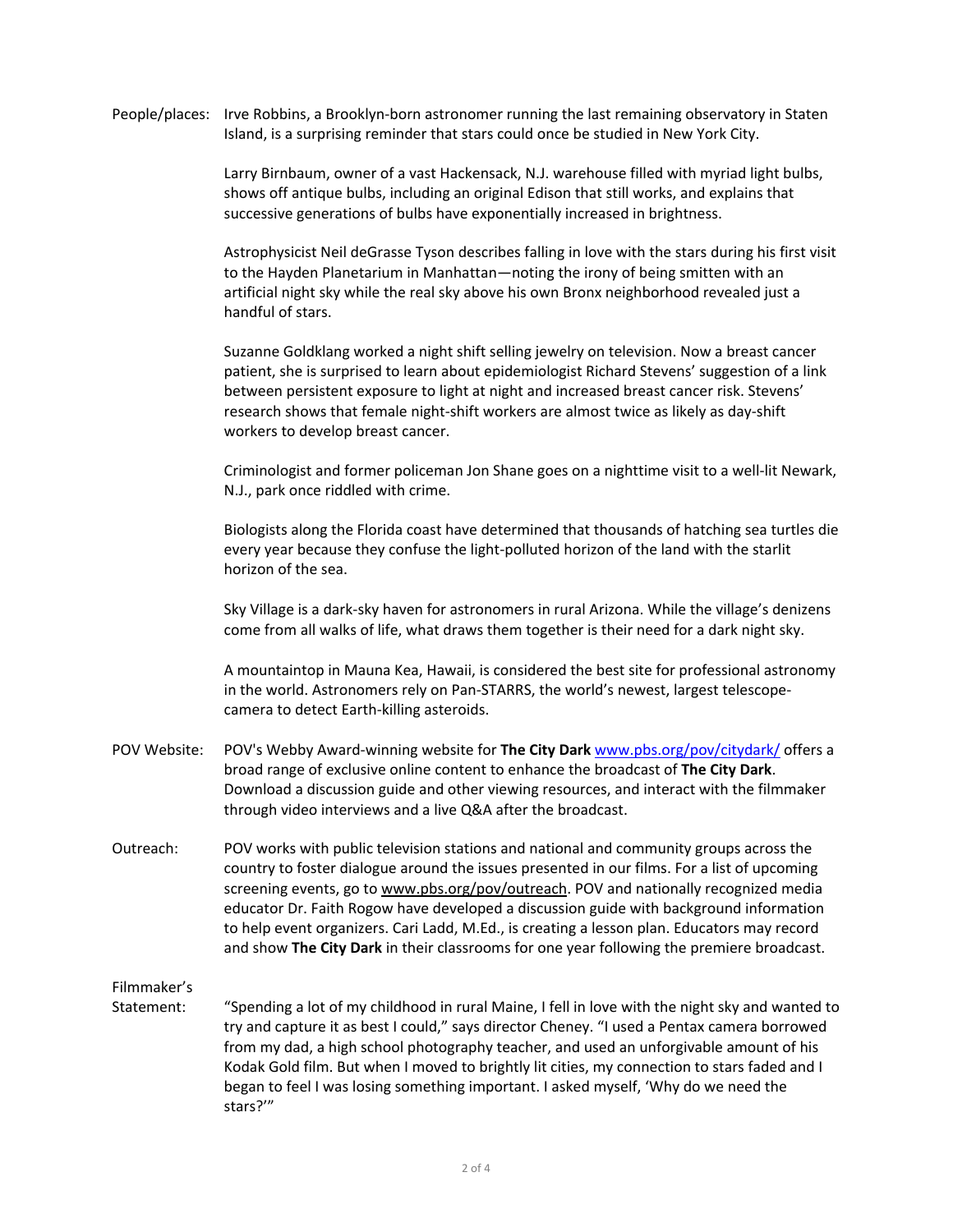"The City Dark took three years to make. I began by speaking with astronomers, which pushed me toward two other lines of inquiry: the intangible idea of our spiritual and emotional connection to the stars and the science of the night, including the effect on humans and wildlife. My hope is that the film will inspire people to look up more; to reconsider the way their houses, streets and cities are lit; and to realize that tiny changes in the way we light our world can make a big difference."

Bio: Ian Cheney (Director, Producer, Co-cinematographer, Co-editor)

Ian Cheney is a Brooklyn-based documentary filmmaker. He grew up in New England and earned his bachelor's and master's degrees at Yale University. He co-created and starred in the Peabody Award-winning theatrical and PBS documentary *King Corn* (2007); directed the feature documentary The Greening of Southie (Sundance Channel, 2008); co-produced the Planet Green documentary *Big River* (2009); and directed the whimsical 2011 documentary *Truck Farm*, starring the farm Cheney planted in the back of his '86 Dodge pickup. He has been"featured"in"*The(New(Yorker*,"*The(New(York(Times*,"*The(Washington(Post*"and"*Men's(* Journal, as well as on CNN, MSNBC and ABC's Good Morning America.

Cheney is a co-founder of FoodCorps, a national service program launched in 2011 that places young people in communities of need to plant and tend school gardens, teach nutrition education and source healthful foods for school cafeterias. In 2011, Cheney and longtime collaborator Curt Ellis received the Heinz Award for their innovative approach to environmental advocacy.

An avid astrophotographer, Cheney travels frequently to show his films, lead discussions and give talks about sustainability, agriculture and the human relationship to the natural world. He is currently working on two projects: The Search for General Tso, a documentary about the cultural history of Chinese food in America, and *BLUESPACE*, a feature documentary about the degradation and renewal of urban waterways and the search for water in outer space.

Related Stories: "Meet Ian Cheney," IndieWire, March 7, 2011. http://tinyurl.com/bowfn9c

"A City of Glass Towers, and a Hazard for Migratory Birds" by Lisa W. Foderaro, *The New York Times*, Sept. 14, 2011. www.nytimes.com/2011/09/15/nyregion/making-new-yorks-glass-buildings-safer-forbirds.html? r=2&hp

"Light pollution: Is there a solution?" by Denise Winterman, BBC News Magazine, Jan. 18, 2012. www.bbc.co.uk/news/magazine-16470744

"Our Vanishing Night" by Verlyn Klinkenborg, *National Geographic*, Nov. 2008. http://ngm.nationalgeographic.com/2008/11/light-pollution/klinkenborg-text

"He turns on NYC: Lighting designer Herve Descottes' bright ideas light up the city" by Jason Sheftell, NY Daily News, Oct. 1, 2010. http://articles.nydailynews.com/2010-10-01/news/27076832\_1\_water-and-light-lobservatoire-international-columbus-circle

"It's All About the Lighting" by Robert Lee Hotz, The Wall Street Journal, July 25, 2008. http://online.wsj.com/article/SB121692767218982013.html

Credits: Director/Producer: Ian Cheney

Co-producers: Tamara Rosenberg, Colin Cheney, Julia